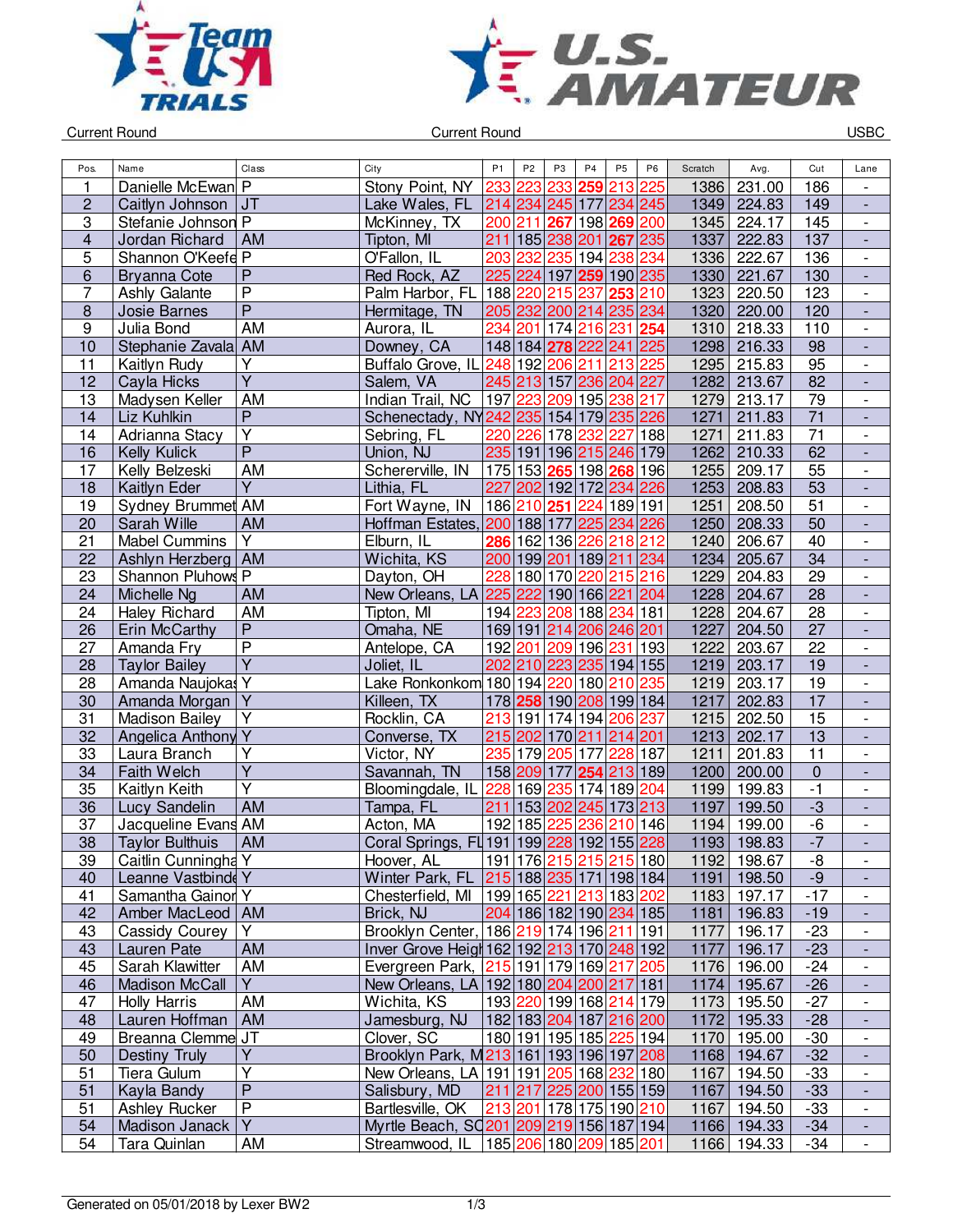



Current Round USBC

| Pos.            | Name                     | Class                            | City                                      | P <sub>1</sub> | P <sub>2</sub> | P <sub>3</sub>          | P <sub>4</sub>       | P <sub>5</sub> | P <sub>6</sub> | Scratch      | Avg.        | Cut            | Lane                                       |
|-----------------|--------------------------|----------------------------------|-------------------------------------------|----------------|----------------|-------------------------|----------------------|----------------|----------------|--------------|-------------|----------------|--------------------------------------------|
| 56              | Sierra Kanemoto   AM     |                                  | Dayton, OH                                |                |                | 160 190 193 217         |                      | 187 217        |                | 1164         | 194.00      | $-36$          |                                            |
| 57              | Kayla Crawford           | Y                                | Silvis, IL                                |                |                | 187 257 197 212 156 154 |                      |                |                | 1163         | 193.83      | $-37$          | $\overline{\phantom{a}}$                   |
| 57              | Correen Lieber           | <b>AM</b>                        | Issaquah, WA                              |                |                | 204 200 172 208 181 198 |                      |                |                | 1163         | 193.83      | $-37$          | $\overline{\phantom{a}}$                   |
| 59              | Haley Cummings Y         |                                  | Huber Heights, O 172 178 200 213 194 203  |                |                |                         |                      |                |                | 1160         | 193.33      | $-40$          | $\overline{\phantom{a}}$                   |
| 59              | Abby Ragsdale            | $\overline{Y}$                   | Aurora, IL                                |                |                | 179 175 226 186 183 211 |                      |                |                | 1160         | 193.33      | $-40$          | $\overline{\phantom{a}}$                   |
| 61              | Gazmine Mason            | AM                               | Cranston, RI                              |                |                | 204 166 200 200 202 187 |                      |                |                | 1159         | 193.17      | $-41$          | $\overline{\phantom{a}}$                   |
| 61              | Jessica Mellott          | <b>AM</b>                        | Lauderhill, FL                            |                |                | 198 212 194 186 223 146 |                      |                |                | 1159         | 193.17      | $-41$          | $\blacksquare$                             |
| 63              | Patricia Rosales         | $\overline{\mathsf{Y}}$          | Orlando, FL                               |                |                | 182 175 199 203 185 214 |                      |                |                | 1158         | 193.00      | $-42$          | $\overline{\phantom{a}}$                   |
| 64              | Kelsi Anderson           | <b>AM</b>                        | San Antonio, TX 212 194 192 155 188 216   |                |                |                         |                      |                |                | 1157         | 192.83      | $-43$          | $\blacksquare$                             |
| 64              | Paige Beeney             | $\overline{Y}$                   | Salado, TX                                |                |                | 248 197 184 169 203 156 |                      |                |                | 1157         | 192.83      | $-43$          | $\overline{\phantom{a}}$                   |
| 66              | <b>Ashley Dunn</b>       | Ÿ                                | Palmdale, CA                              |                |                | 160 239 173 196 196 184 |                      |                |                | 1148         | 191.33      | $-52$          | $\overline{\phantom{a}}$                   |
| 67              | Nikki Mendez             | $\overline{\mathsf{Y}}$          | Homer Glen, IL                            |                |                | 205 195 212 164 180 190 |                      |                |                | 1146         | 191.00      | $-54$          | $\blacksquare$                             |
| 68              | Natalie Koprowitz Y      |                                  | Girard, IL                                |                |                | 174 208 173 219 199 172 |                      |                |                | 1145         | 190.83      | $-55$          | $\blacksquare$                             |
| 69              | Elise Bolton             | $\overline{P}$                   | Merritt Island, FL 198 221                |                |                |                         | 174 191 181 179      |                |                | 1144         | 190.67      | $-56$          | $\overline{\phantom{a}}$                   |
| 70              | Rachel Strogin           | $\overline{\mathsf{Y}}$          | Mentor, OH                                |                |                | 202 198 165 160 205 213 |                      |                |                | 1143         | 190.50      | $-57$          | $\overline{\phantom{a}}$                   |
| 71              | Bryanna Leyen            | Υ                                | Perry Hall, MD                            |                |                | 176 192 167             | 222                  | 201 180        |                | 1138         | 189.67      | $-62$          | $\overline{\phantom{a}}$                   |
| 72              | <b>Haley Carroll</b>     | $\overline{Y}$                   | Williamsville, NY                         |                |                | 167 201 158 172 190 249 |                      |                |                | 1137         | 189.50      | $-63$          | $\Box$                                     |
| $\overline{72}$ | Adel Wahner              | $\overline{\mathsf{Y}}$          | Las Cruces, NM                            |                |                | 204 156 213 193 198 173 |                      |                |                | 1137         | 189.50      | $-63$          | $\blacksquare$                             |
| $\overline{74}$ | <b>Hope Gramly</b>       | $\overline{Y}$                   | Aubrey, TX                                |                |                | 193 200 166 210 173 194 |                      |                |                | 1136         | 189.33      | $-64$          | ÷,                                         |
| 74              | Madeleine McDuf AM       |                                  | Katy, TX                                  |                |                | 189 190 159 222 206 170 |                      |                |                | 1136         | 189.33      | $-64$          | $\overline{\phantom{a}}$                   |
| 74              | Jordan Newham            | <b>AM</b>                        | Aurora, IL                                |                |                | 201 160 214 177         |                      | 194 190        |                | 1136         | 189.33      | $-64$          |                                            |
| 77              | Jennifer Loredo          | Υ                                |                                           |                |                | 165 234 168 190 183 193 |                      |                |                |              |             | $-67$          | $\overline{\phantom{a}}$                   |
|                 |                          | $\overline{Y}$                   | Fresno, CA                                |                |                | 225 165 196 199 146 201 |                      |                |                | 1133<br>1132 | 188.83      |                | $\overline{\phantom{a}}$                   |
| 78<br>79        | McKenna Collier          | Υ                                | Brick, NJ                                 |                |                | 180 209 166 170 159 244 |                      |                |                |              | 188.67      | $-68$<br>$-72$ | $\overline{\phantom{a}}$                   |
|                 | Sarah Gill               | $\overline{Y}$                   | Attleboro, MA                             |                |                |                         |                      |                |                | 1128<br>1124 | 188.00      |                | $\overline{\phantom{a}}$                   |
| 80              | Amy Caruso               | Ÿ                                | Dayton, NJ                                |                |                | 174 158 225 180 211 176 |                      |                |                |              | 187.33      | $-76$          | $\overline{\phantom{a}}$                   |
| 81              | Amelia Kiefer            | $\overline{\mathsf{Y}}$          | Jasper, IN                                |                |                | 178 183 174 173 192     |                      |                | 223            | 1123         | 187.17      | $-77$          | $\overline{\phantom{a}}$                   |
| 82              | <b>Ashley Channell</b>   | $\overline{\mathsf{Y}}$          | Morris Chapel, T207 167 180 212 173 182   |                |                |                         |                      |                |                | 1121         | 186.83      | $-79$          | $\blacksquare$<br>$\overline{\phantom{a}}$ |
| $\overline{82}$ | Sarah Voiers             | $\overline{Y}$                   | Chesterton, IN                            |                |                | 223 210 189 155 171 173 |                      |                |                | 1121         | 186.83      | $-79$          |                                            |
| 82              | <b>Crystal Singh</b>     | $\overline{Y}$                   | Coral Springs, FL236 202 203 145 158 177  |                |                |                         |                      |                |                | 1121         | 186.83      | $-79$          | ÷,                                         |
| 85              | Maranda Pattison         |                                  | Redwood Valley, 236 192 187 177           |                |                |                         |                      | 180 147        |                | 1119         | 186.50      | $-81$          | $\overline{\phantom{a}}$                   |
| 86              | Danyn Terry              | <b>AM</b>                        | Coarsegold, CA                            |                |                | 173 199 189 167         |                      | 244 146        |                | 1118         | 186.33      | $-82$          | $\overline{\phantom{a}}$                   |
| 87              | Shawna Strause           | AM                               | Tucson, AZ                                |                |                | 172 169 234 195 172 172 |                      |                |                | 1114         | 185.67      | $-86$          | $\frac{1}{2}$                              |
| 88              | Megan Eaglehous Y        |                                  | Cibolo, TX                                |                |                | 204 179 200 196 162 172 |                      |                |                | 1113         | 185.50      | $-87$          |                                            |
| 89              | <b>Crystal Elliott</b>   | JT<br>$\overline{Y}$             | Palm Bay, FL                              |                |                | 164 163 192 215 151     |                      |                | 227            | 1112         | 185.33      | $-88$          | $\overline{\phantom{a}}$                   |
| 90              | Jenna Williams           | $\overline{Y}$                   | Homosassa, FL                             |                |                | 218 167 175 187         |                      | 168 192        |                | 1107         | 184.50      | $-93$          | $\overline{\phantom{a}}$                   |
| 91              | Anastasia Hurley         |                                  | Peoria, AZ                                |                | 155 213        | 227                     | $\overline{174}$ 222 | 193 146        |                | 1103<br>1101 | 183.83      | $-97$          | $\overline{\phantom{a}}$                   |
| 92              | <b>Brianna Erdmann Y</b> | $\overline{Y}$                   | Menasha, WI                               |                | 203 177        |                         |                      | 168 147 179    |                |              | 183.50      | $-99$          | $\blacksquare$<br>$\overline{a}$           |
| 92              | <b>Brigitte Jacobs</b>   |                                  | Freeport, IL                              |                |                | 190 168 163 213 178 189 |                      |                |                | 1101         | 183.50      | $-99$          |                                            |
| 94              | Kelsey Abrahams Y        |                                  | Seattle, WA                               |                |                | 154 208 158 180 195 205 |                      |                |                |              | 1100 183.33 | $-100$         | ٠                                          |
| 95              | Saralyne Nassbel Y       |                                  | Modesto, CA                               |                |                | 173 188 182 186 192 178 |                      |                |                |              | 1099 183.17 | $-101$         | $\overline{\phantom{a}}$                   |
| 96              | Jessica Aiezza           | <b>AM</b>                        | Mechanicville, NY 160 184 177 182 161 233 |                |                |                         |                      |                |                | 1097         | 182.83      | $-103$         | $\overline{\phantom{a}}$                   |
| 96              | <b>Charly Boelter</b>    | AM                               | Oshkosh, WI                               |                |                | 179 179 161 209 200 169 |                      |                |                | 1097         | 182.83      | $-103$         | $\overline{\phantom{a}}$                   |
| 98              | Alyssa Balicki           | <b>AM</b>                        | Hazleton, PA                              |                |                | 164 172 164 229 176 191 |                      |                |                | 1096         | 182.67      | $-104$         |                                            |
| 98              | Alexis Neuer             | <b>JT</b>                        | Lewisburg, PA                             |                |                | 191 203 174 193 148 187 |                      |                |                | 1096         | 182.67      | $-104$         | $\overline{\phantom{a}}$                   |
| 100             | Stephanie Schwa AM       |                                  | Racine, WI                                |                |                | 178 192 193 172 192 168 |                      |                |                | 1095         | 182.50      | $-105$         | $\overline{\phantom{a}}$                   |
| 101             | Hannah Forton            | Υ                                | Macomb, MI                                |                |                | 188 192 156 188 194 176 |                      |                |                | 1094         | 182.33      | $-106$         | $\overline{\phantom{a}}$                   |
| 101             | Kaidee Sutphin           | $\overline{P}$<br>$\overline{Y}$ | Maitland, FL                              |                |                | 185 182 211 159 169 188 |                      |                |                |              | 1094 182.33 | $-106$         | $\blacksquare$                             |
| 103             | Sierra Lewis             |                                  | Scottsboro, AL                            |                |                | 159 168 211 200 169 186 |                      |                |                | 1093         | 182.17      | $-107$         | $\overline{\phantom{a}}$                   |
| 104             | Sarah Florence           | Υ                                | Egg Harbor City, 201 191 169 180 194 155  |                |                |                         |                      |                |                |              | 1090 181.67 | $-110$         | $\blacksquare$                             |
| 105             | <b>Hayley Connelly</b>   | Υ                                | Hazlet, NJ                                |                |                | 169 182 169 201 214 151 |                      |                |                | 1086         | 181.00      | $-114$         | $\overline{\phantom{a}}$                   |
| 106             | Natalie Dutton           | $\overline{Y}$                   | Jenks, OK                                 |                |                | 168 170 195 162 194 194 |                      |                |                | 1083         | 180.50      | $-117$         | $\overline{\phantom{a}}$                   |
| 107             | Kasey Eaton              | AM                               | Wyoming, MI                               |                |                | 193 231 158 164 138 196 |                      |                |                |              | 1080 180.00 | $-120$         | $\overline{\phantom{a}}$                   |
| 108             | <b>Heather Trapp</b>     | Y<br>$\overline{Y}$              | Chester, VA                               |                |                | 156 154 216 143 222 188 |                      |                |                | 1079         | 179.83      | $-121$         | $\overline{\phantom{a}}$                   |
| 109             | Saige Yamada             |                                  | Kaneohe, HI                               |                |                | 189 180 209 146 137 215 |                      |                |                | 1076         | 179.33      | $-124$         | $\overline{\phantom{a}}$                   |
| 110             | Hailee Hammond Y         |                                  | New Orleans, LA 182 143 167 215 176 191   |                |                |                         |                      |                |                |              | 1074 179.00 | $-126$         |                                            |